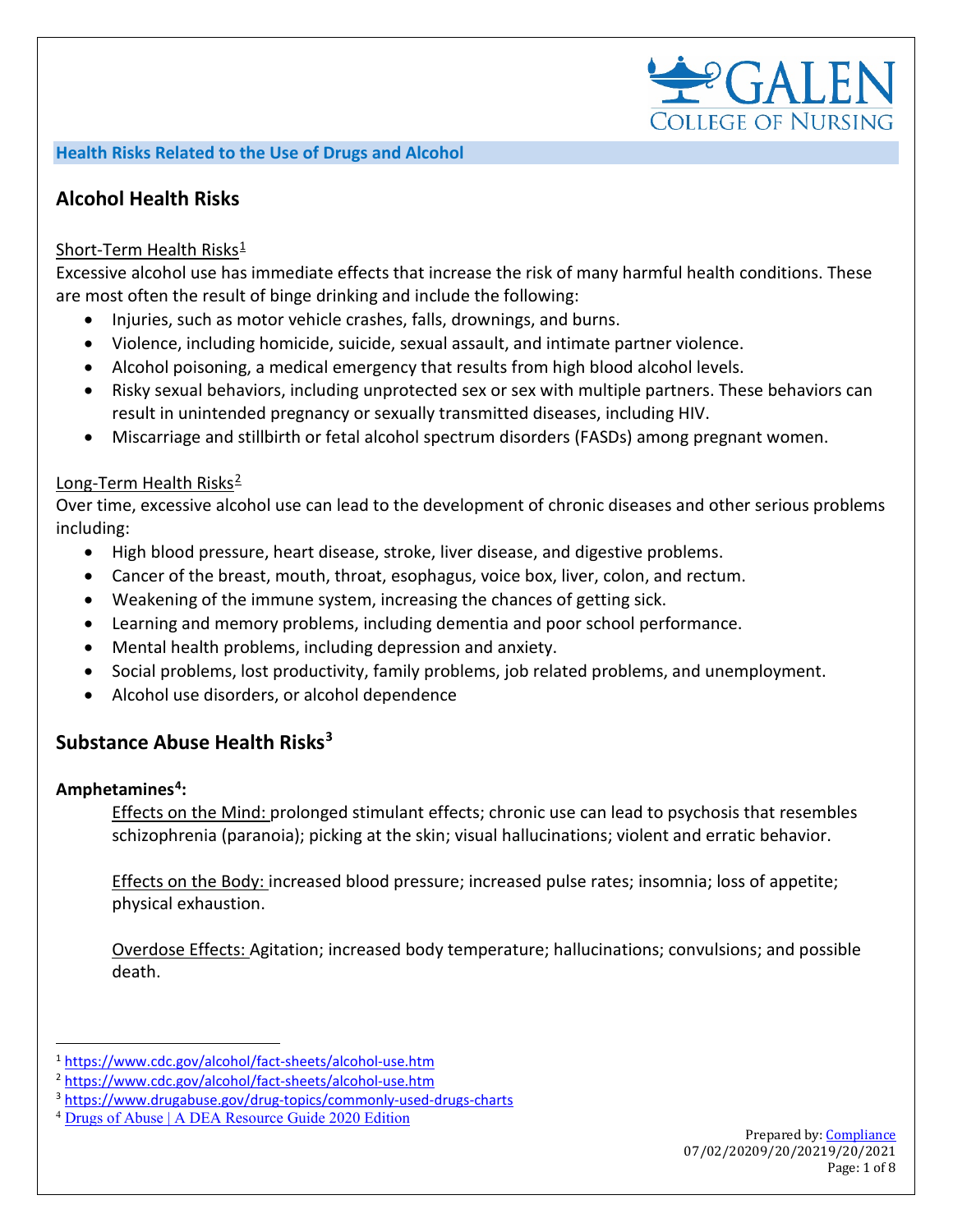#### **Cocaine:**

Effects on the Mind: intense euphoric effect known as "rush"; increased alertness and excitation; restlessness; irritability; and anxiety.

Effects on the Body: increased blood pressure and heart rate, dilated pupils; insomnia; and loss of appetite

Short-Term: Narrowed blood vessels; enlarged pupils; increased body temperature, heart rate, and blood pressure; headache; abdominal pain and nausea; euphoria; increased energy, alertness; insomnia, restlessness; anxiety; erratic and violent behavior; panic attacks; paranoia; psychosis; heart rhythm problems; heart attack; stroke; seizure; and coma.

Long-Term: Loss of sense of smell; nosebleeds; nasal damage and trouble swallowing from snorting; infection and death of bowel tissue from decreased blood flow; poor nutrition and weight loss; lung damage from smoking; premature delivery; low birth weight; deficits in self-regulation and attention in school-aged children prenatally exposed; risk of HIV; hepatitis; and other infectious diseases from shared needles.

Combination with Alcohol: Greater risk of cardiac toxicity than from either drug alone

### **Depressants[5:](#page-1-0)**

Effect on the Mind: when used properly they are prescribed to induce sleep; relieve anxiety and muscle spasms; and to prevent seizures. When abused, Depressants can cause amnesia; reduce reaction time; impair mental functioning and judgement; and cause confusion.

Effect on the Body: unwanted effects include slurred speech; loss of motor coordination; weakness; headache; lightheadedness; blurred vision; dizziness; nausea; vomiting; low blood pressure; and slowed breathing.

### **Barbiturates[6:](#page-1-1)**

**Effect on the Mind:** Mild euphoria; lack of restraint; relief of anxiety; and sleepiness.

Effect on the Body**:** Barbiturates slow down the central nervous system and cause sleepiness.

Overdose Effects: Central nervous system depression; decreased respiration; increased heart rate; decreased blood pressure; decreased urine production; decreased body temperature; coma; and possible death.

<span id="page-1-0"></span><sup>5</sup> [Drugs of Abuse | A DEA Resource Guide 2020 Edition](https://www.dea.gov/sites/default/files/2020-04/Drugs%20of%20Abuse%202020-Web%20Version-508%20compliant-4-24-20_0.pdf)

<span id="page-1-1"></span><sup>6</sup> [Drugs of Abuse | A DEA Resource Guide 2020 Edition](https://www.dea.gov/sites/default/files/2020-04/Drugs%20of%20Abuse%202020-Web%20Version-508%20compliant-4-24-20_0.pdf)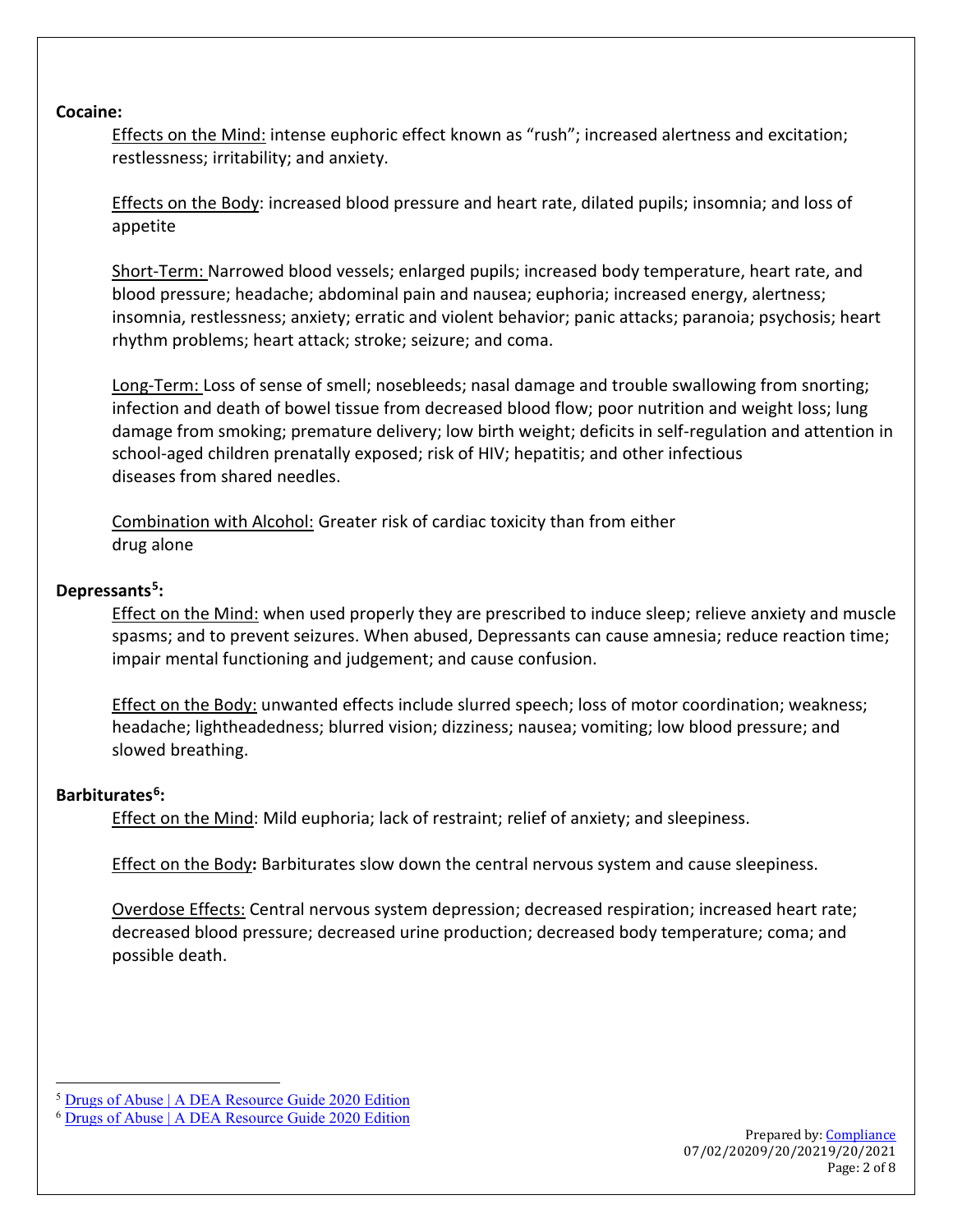# **Benzodiazepines[7:](#page-2-0)**

Effect on the Mind: amnesia; hostility; irritability; and vivid or disturbing dreams.

Effect on the Body: slow down nervous system and may cause sleepiness and relaxed mood.

Overdose Effects: Extreme drowsiness; confusion; impaired coordination; decreased reflexes; respiratory depression; coma; and possible death.

# **Fentanyl[8:](#page-2-1)**

Short-Term: relaxation; euphoria; pain relief; sedation; confusion; drowsiness; dizziness; nausea; vomiting; urinary retention; pupillary constriction; respiratory depression.

Overdose Effects: stupor; changes in pupillary size; cold and clammy skin; cyanosis; coma; respiratory failure leading to death.

# **GHB[9:](#page-2-2)**

Effect on the Mind: euphoria; drowsiness; decreased anxiety; confusion; memory impairment; visual hallucinations; excited behavior; aggressive behavior.

Effect on the body: nausea; unconsciousness, seizures; slowed heart rate; greatly slowed breathing; lower body temperature; vomiting; coma; death.

Overdose Effects: coma and death.

Combination with Alcohol: Greatly increases the depressant effects of alcohol

Combination with other Depressants: Greatly increases the depressant effects

Withdrawal Symptoms: insomnia; anxiety; tremors; increased heart rate; increased blood pressure; occasional psychotic thought.

# **Rohypnol[10](#page-2-3):**

Effects on the Mind: Drowsiness; sleep; decreased anxiety and amnesia of events while under the influence of the substance; increased or decreased reaction time; impaired mental functioning and judgment; confusion; aggression; excitability.

Effects on the Body: slurred speech; loss of motor coordination; weakness; headache; and respiratory depression.

<span id="page-2-2"></span><sup>9</sup> [Drugs of Abuse | A DEA Resource Guide 2020 Edition](https://www.dea.gov/sites/default/files/2020-04/Drugs%20of%20Abuse%202020-Web%20Version-508%20compliant-4-24-20_0.pdf)

<span id="page-2-0"></span><sup>7</sup> [Drugs of Abuse | A DEA Resource Guide 2020 Edition](https://www.dea.gov/sites/default/files/2020-04/Drugs%20of%20Abuse%202020-Web%20Version-508%20compliant-4-24-20_0.pdf)

<span id="page-2-1"></span><sup>8</sup> [Drugs of Abuse | A DEA Resource Guide 2020 Edition](https://www.dea.gov/sites/default/files/2020-04/Drugs%20of%20Abuse%202020-Web%20Version-508%20compliant-4-24-20_0.pdf)

<span id="page-2-3"></span><sup>&</sup>lt;sup>10</sup> [Drugs of Abuse | A DEA Resource Guide 2020 Edition](https://www.dea.gov/sites/default/files/2020-04/Drugs%20of%20Abuse%202020-Web%20Version-508%20compliant-4-24-20_0.pdf)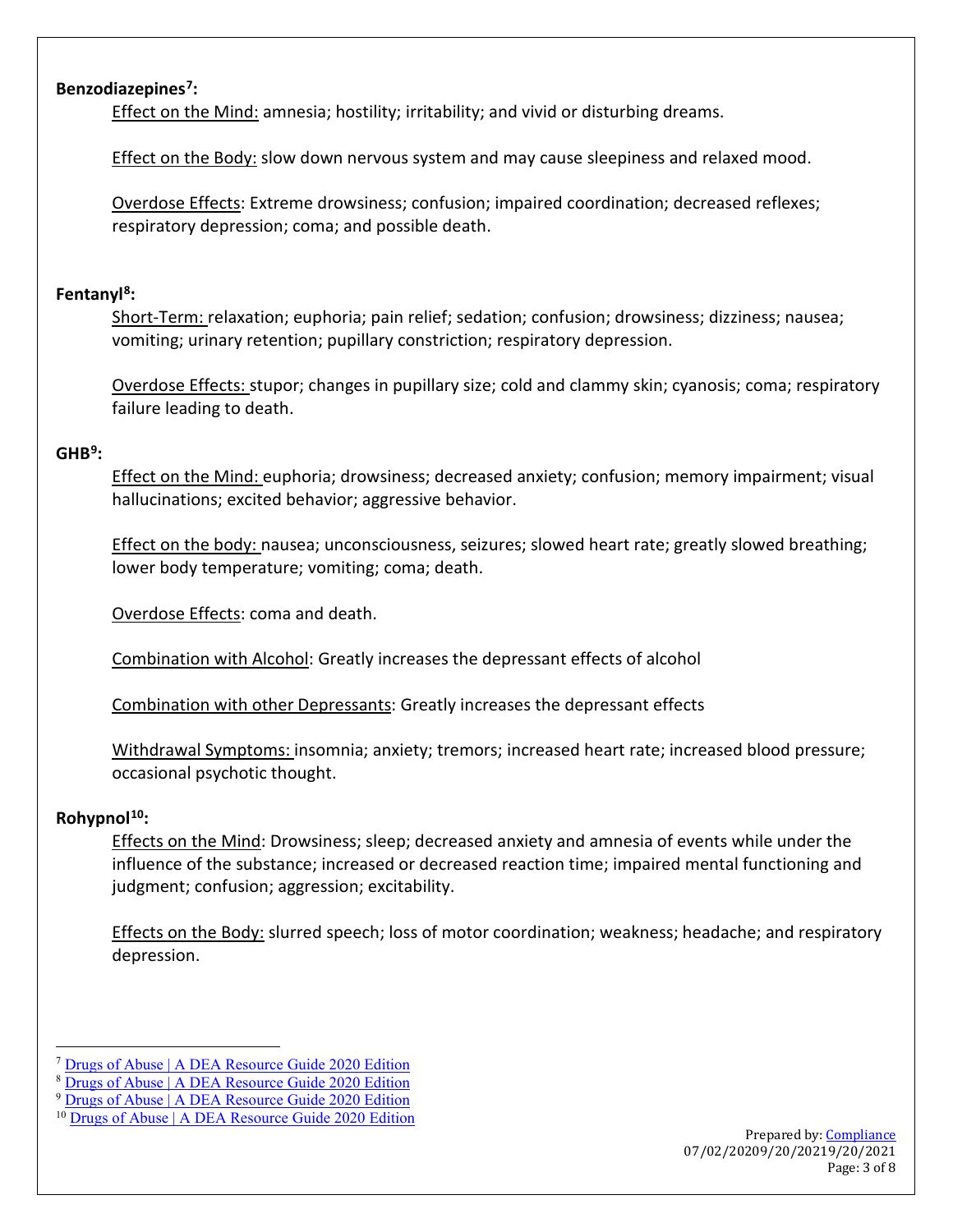Overdose Effects: severe sedation; unconsciousness; slow heart rate; and suppression of respiration that may be sufficient to result in death.

#### **Hallucinogens:**

Effect on the Mind: perceptual distortions; psychic effects include distortions of thought associated with time and space.

Effect on the Body: physiological effects include elevated heart rate, increased blood pressure; dilated pupils; and often can induce nausea and vomiting.

Overdose Effects: Respiratory depression; coma; convulsions; seizures; and death due to respiratory arrest.

#### **Heroin:**

Short-Term: Euphoria; dry mouth; itching; nausea; vomiting; analgesia; slowed breathing and heart rate.

Long-Term: Collapsed veins; abscesses (swollen tissue with pus); infection of the lining and valves in the heart; constipation and stomach cramps; liver or kidney disease; miscarriage; low birth weight; neonatal abstinence syndrome; risk of HIV; hepatitis; other infectious diseases from shared needles; and addiction.

Overdose Effects<sup>[11](#page-3-0)</sup>: slow, shallow breathing; blue lips and fingernails; clammy skin; convulsions; coma; and possible death.

Combination with Alcohol: Dangerous slowdown of heart rate and breathing; coma; and death.

### **Hydromorphone[12](#page-3-1):**

Effect on the Mind: Euphoria; relaxation; sedation; reduced anxiety; mental clouding; changes in mood; nervousness; restlessness; physiological and psychological dependence.

Effect on the Body: constipation; pupillary constriction; urinary retention; nausea; vomiting; respiratory depression; dizziness; impaired coordination; loss of appetite; rash; slow or rapid heartbeat; changes in blood pressure.

Overdose Effects: severe respiratory depression; drowsiness progressing to stupor or coma; lack of skeletal muscle tone; cold and clammy skin; constricted pupils; reduction in blood pressure and heart rate; severe overdose can result in death.

### **Khat[13:](#page-3-2)**

Effects on the Mind: manic behavior; grandiose delusions; paranoia; nightmares; hallucinations; hyperactivity; can result in violence and suicidal depression.

<span id="page-3-0"></span><sup>&</sup>lt;sup>11</sup> [Drugs of Abuse | A DEA Resource Guide 2020 Edition](https://www.dea.gov/sites/default/files/2020-04/Drugs%20of%20Abuse%202020-Web%20Version-508%20compliant-4-24-20_0.pdf)

<span id="page-3-1"></span><sup>&</sup>lt;sup>12</sup> [Drugs of Abuse | A DEA Resource Guide 2020 Edition](https://www.dea.gov/sites/default/files/2020-04/Drugs%20of%20Abuse%202020-Web%20Version-508%20compliant-4-24-20_0.pdf)

<span id="page-3-2"></span><sup>&</sup>lt;sup>13</sup> [Drugs of Abuse | A DEA Resource Guide: 2020 Edition](https://www.dea.gov/sites/default/files/2020-04/Drugs%20of%20Abuse%202020-Web%20Version-508%20compliant-4-24-20_0.pdf)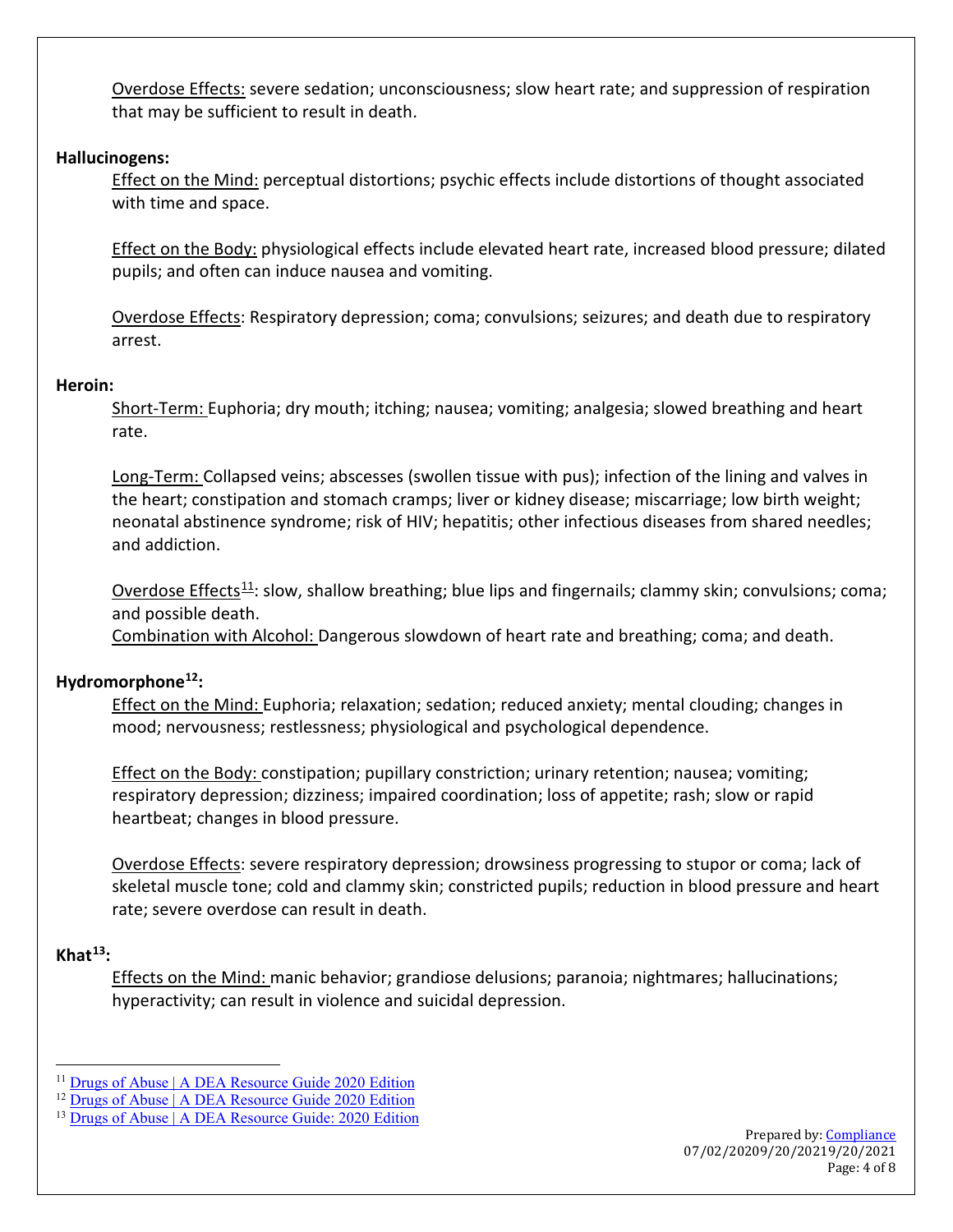Effect on the Body: immediate increase in blood pressure and heart rate; brown staining of teeth; insomnia; gastric disorders; chronic abuse can lead to physical exhaustion.

Overdose Effects: delusions; loss of appetite; difficulty with breathing; increase in blood pressure; increase in heart rate.

# **K2/Spic[e14:](#page-4-0)**

Effects on the Mind: acute psychotic episodes; dependence; withdrawal; intense hallucinations; severe agitation; disorganized thoughts; paranoid delusions; violence.

Effects on the Body: tachycardia; elevated blood pressure; unconsciousness; tremors; seizures; vomiting; hallucinations; agitation; anxiety; pallor; numbness; tingling.

Overdose Effects: agitation; anxiety; seizures; stroke; coma; heart attack leading to death; organ failure leading to death; acute kidney injury.

# **LSD[15](#page-4-1):**

Effects on the Mind: visual changes; extreme changes in mood; impaired depth and time perception accompanied by distorted perception of the shape and size of objects, movements, colors, sound, touch, and the users own body image.

Effects on the Body: dilated pupils; higher body temperature; increased heart rate and blood pressure; sweating; loss of appetite; sleeplessness; dry mouth; and tremors

Short-Term: Rapid emotional swings; distortion of a person's ability to recognize reality, think rationally, or communicate with others; raised blood pressure, heart rate, body temperature; dizziness; loss of appetite; tremors; enlarged pupils.

Long-Term: Frightening flashbacks (called Hallucinogen Persisting Perception Disorder [HPPD]); ongoing visual disturbances, disorganized thinking, paranoia, and mood swings.

### **Marijuana (Cannabis):**

Short-Term: Enhanced sensory perception and euphoria followed by drowsiness/relaxation; slowed reaction time; problems with balance and coordination; increased heart rate and appetite; problems with learning and memory; anxiety.

Long-Term: Mental health problems, chronic cough, frequent respiratory infections. In rare cases, risk of recurrent episodes of severe nausea and vomiting. In youth, may impair brain development and learning functions. In pregnancy, babies born with problems with attention, memory, and problem solving.

Combination with Alcohol: Increased heart rate, blood pressure; further slowing of mental processing and reaction time.

<span id="page-4-0"></span><sup>&</sup>lt;sup>14</sup> [Drugs of Abuse | A DEA Resource Guide: 2020 Edition](https://www.dea.gov/sites/default/files/2020-04/Drugs%20of%20Abuse%202020-Web%20Version-508%20compliant-4-24-20_0.pdf)

<span id="page-4-1"></span><sup>&</sup>lt;sup>15</sup> [Drugs of Abuse | A DEA Resource Guide: 2020 Edition](https://www.dea.gov/sites/default/files/2020-04/Drugs%20of%20Abuse%202020-Web%20Version-508%20compliant-4-24-20_0.pdf)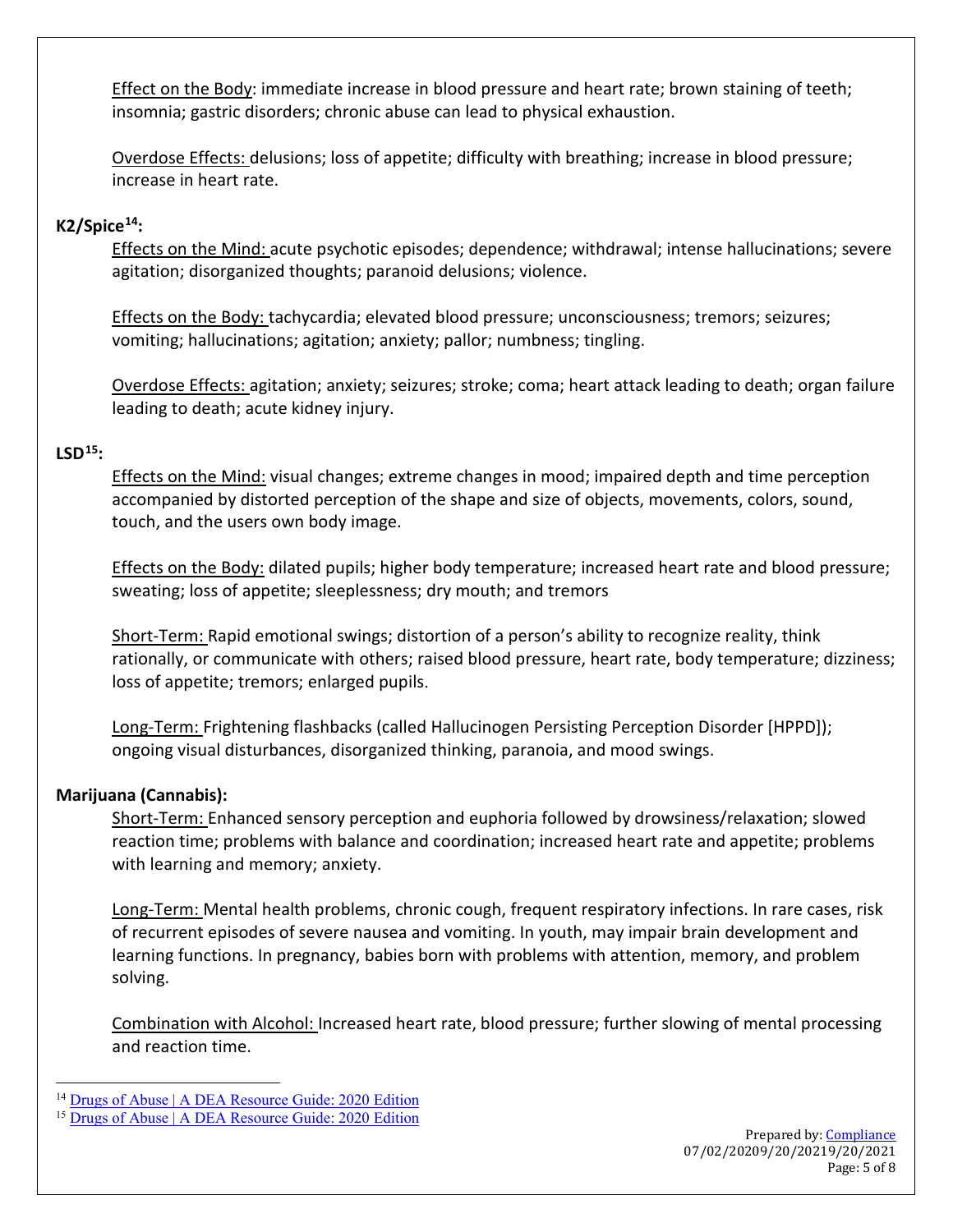### **MDMA (Ecstasy/Molly):**

Short-Term: Lowered inhibition; enhanced sensory perception; increased heart rate and blood pressure; muscle tension; nausea; faintness; tremors; involuntary teeth clenching; muscle cramps; chills or sweating; sharp rise in body temperature leading to kidney failure or death.

Long-Term: Long-lasting confusion, depression, problems with attention, memory, and sleep; increased anxiety, impulsiveness less interest in sex.

Combination with Alcohol: MDMA decreases some of alcohol's effects. Alcohol can increase plasma concentrations of MDMA, which may increase the risk of neurotoxic effects.

Overdose Effects:[16](#page-5-0) hyperthermia resulting in multiple organ and cardiovascular system failure and death.

# **Methadone[17](#page-5-1):**

**Effects on the Mind: psychological dependence** 

Effects on the Body: sweating; itchy skin; sleepiness; once stopped can experience anxiety, muscle tremors, nausea, diarrhea, vomiting and abdominal cramps

Overdose Effects: slow and shallow breathing; blue fingernails and lips; stomach spasms; clammy skin; weak pulse; coma; and possible death.

# **Methamphetamine:**

Short-Term: Increased wakefulness and physical activity; decreased appetite; increased breathing, heart rate, blood pressure, temperature; irregular heartbeat.

Long-Term: Anxiety, confusion, insomnia, mood problems, violent behavior, paranoia, hallucinations, delusions, weight loss, severe dental problems ("meth mouth"), intense itching leading to skin sores from scratching. In pregnancy, premature delivery; separation of the placenta from the uterus; low birth weight; lethargy; heart and brain problems. Risk of HIV, hepatitis, and other infectious diseases from shared needles.

Overdose Effects:<sup>[18](#page-5-2)</sup> may result in death from stroke; heart attack or multiple organ problems (due to overheating).

Combination with Alcohol: Masks the depressant effect of alcohol, increasing risk of alcohol overdose; may increase blood pressure.

<span id="page-5-0"></span><sup>&</sup>lt;sup>16</sup> [Drugs of Abuse | A DEA Resource Guide: 2020 Edition](https://www.dea.gov/sites/default/files/2020-04/Drugs%20of%20Abuse%202020-Web%20Version-508%20compliant-4-24-20_0.pdf)

<span id="page-5-1"></span><sup>&</sup>lt;sup>17</sup> [Drugs of Abuse | A DEA Resource Guide: 2020 Edition](https://www.dea.gov/sites/default/files/2020-04/Drugs%20of%20Abuse%202020-Web%20Version-508%20compliant-4-24-20_0.pdf)

<span id="page-5-2"></span><sup>&</sup>lt;sup>18</sup> [Drugs of Abuse | A DEA Resource Guide: 2020 Edition](https://www.dea.gov/sites/default/files/2020-04/Drugs%20of%20Abuse%202020-Web%20Version-508%20compliant-4-24-20_0.pdf)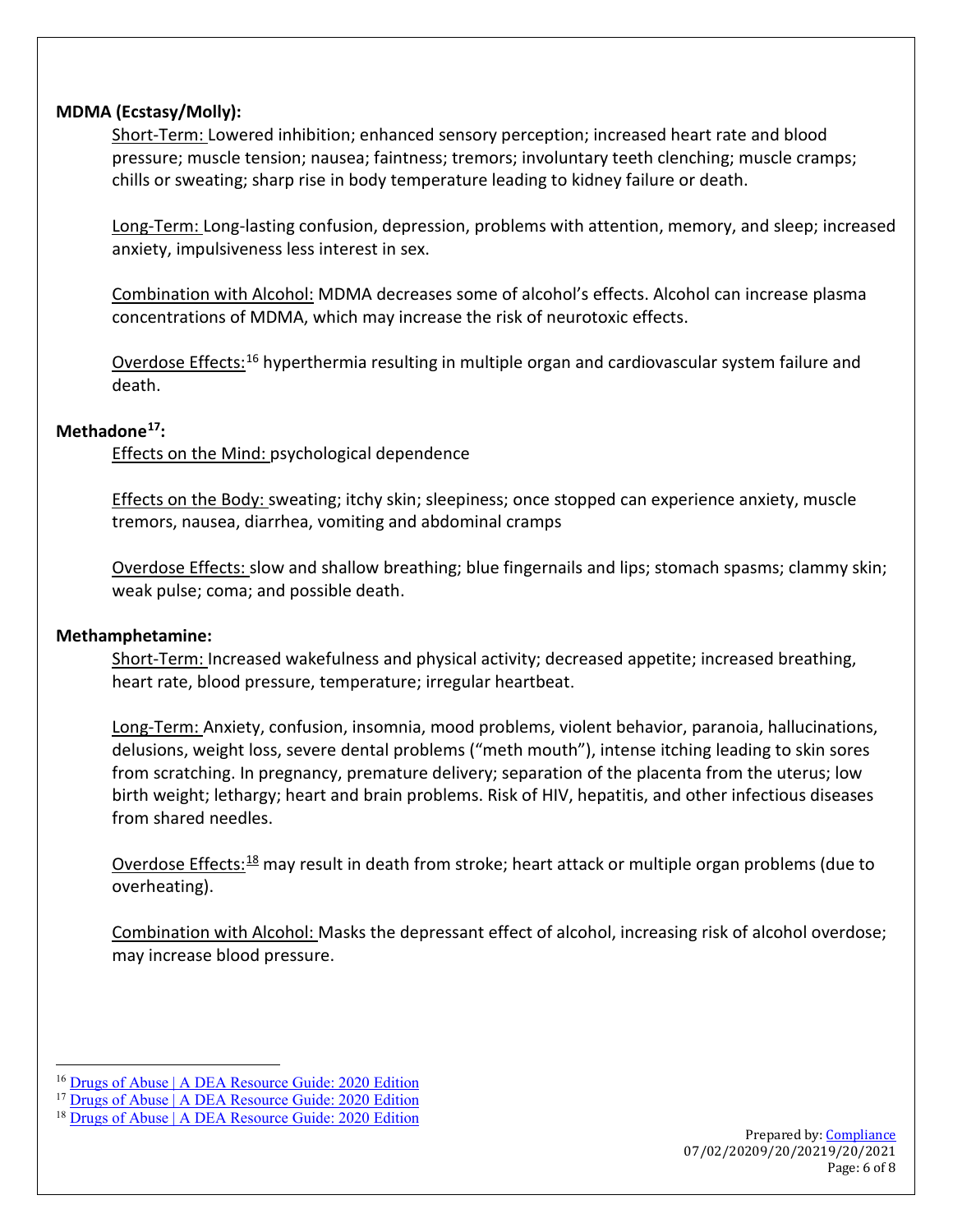# **Morphine[19](#page-6-0):**

Effects on the Mind: euphoria; relief of pain; tolerance; physical and psychological dependence.

Effects on the Body: relief from physical pain; decrease in hunger; inhibition of the cough reflex.

Overdose Effects: cold and clammy skin; lowered blood pressure; sleepiness; slowed breathing; slow pulse rate; coma; possible death.

# **Opium[20](#page-6-1):**

Effects on the Mind**:** euphoric rush; relaxation; relief of physical pain

Effects on the Body: inhibits muscle movement in the bowels; constipation; dry moth; dry nose; physical and psychological dependence; overdose

Overdose Effects: slow breathing; seizures; dizziness; weakness; loss of consciousness; coma; possible death.

# **Oxycodone[21:](#page-6-2)**

Effects on the Mind: euphoria; relaxation.

Effects on the Body: pain relief; sedation; respiratory depression; constipation; papillary constriction; cough suppression; extended use may cause severe liver damage.

Overdose Effects: extreme drowsiness; muscle weakness; confusion; cold and clammy skin; pinpoint pupils; shallow breathing; slow heart rate; fainting; coma; and possible death.

### **PCP:**

Short-Term: Delusions, hallucinations, paranoia, problems thinking, a sense of distance from one's environment, anxiety.

*Low doses*: slight increase in breathing rate; increased blood pressure and heart rate; shallow breathing; face redness and sweating; numbness of the hands or feet; problems with movement.

*High doses*: nausea; vomiting; flicking up and down of the eyes; drooling; loss of balance; dizziness; violence; seizures, coma, and death

Long-Term: Memory loss, problems with speech and thinking, loss of appetite, anxiety. PCP has been linked to self-injury. Risk of HIV, hepatitis, and other infectious diseases from shared needle

<span id="page-6-0"></span><sup>19</sup> [Drugs of Abuse | A DEA Resource Guide: 2020 Edition](https://www.dea.gov/sites/default/files/2020-04/Drugs%20of%20Abuse%202020-Web%20Version-508%20compliant-4-24-20_0.pdf)

<span id="page-6-1"></span><sup>20</sup> [Drugs of Abuse | A DEA Resource Guide: 2020 Edition](https://www.dea.gov/sites/default/files/2020-04/Drugs%20of%20Abuse%202020-Web%20Version-508%20compliant-4-24-20_0.pdf)

<span id="page-6-2"></span><sup>&</sup>lt;sup>21</sup> [Drugs of Abuse | A DEA Resource Guide: 2020 Edition](https://www.dea.gov/sites/default/files/2020-04/Drugs%20of%20Abuse%202020-Web%20Version-508%20compliant-4-24-20_0.pdf)